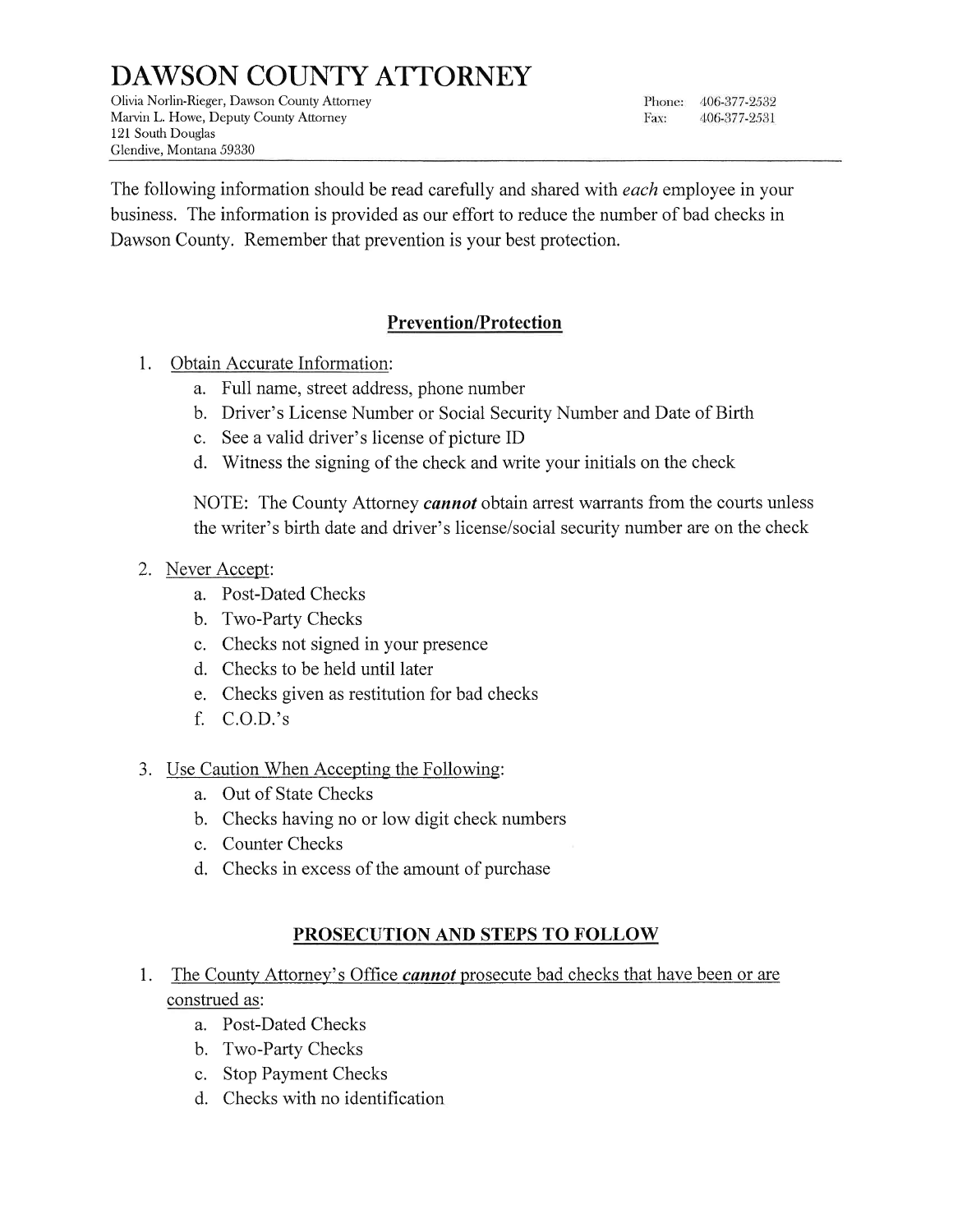- e. Checks that were taken by people who cannot identify the person signing the check f. Checks that are over the statute of limitations date (more than one year old) g. Checks where partial payment has been accented
- 
- 
- h. C.O.D.'s
- 2. When a check is returned marked "Forgery" or "Irregular Signature":
	- a. These checks should immediately be taken to either the Glendive Police Department<br>if you received the check within the City Limits of Glendive or the Dawson County<br>Sheriff's Office if you received the check outside the
- 3. When a check is returned for "NSF" or "Account Closed":
	- a. Send a written five (5) day notice by certified mail, restricted delivery, or return receipt to the check writer to establish evidence of the writer's intent to defraud you. USE FORM  $A$ " TO DO THIS STEP.<br>b. If restitut
	- proof of certified mailing and we will attempt to collect restitution from the check<br>writer by mailing him/her a 10 day demand letter. After 10 business days with no response, a summons or warrant is issued for the check-writers arrest based on your complaint (felony, misdemeanor or felony by common scheme).

### **RESTITUTION**

- 1. If a check writer desires to make restitution on a bad check after the check has been turned over to the County Attorney's Office:
	- a. RESTITUTION MUST BE MADE DIRECTLY TO THE COUNTY<br>ATTORNEYS OFFICE. Once checks have been turned over to this office for collection/prosecution the merchant *MUST NOT* accept any monies from the check<br>writer towards the total amount owing; the check writer should be directed to contact<br>this office for inquiries or restitution purposes.<br>b. Re
	- whether through the mail or by calling the business to come to the County Attorney's Office to pick up restitution.
	- c. In addition to the amount of the check, the check writer may be responsible to pay a fee to help offset administrative, judicial, and prosecutor's costs and must pay the certified mailing fee to reimburse the merchant. If a check writer agrees to pay the bad check and fees owing in full, then the County Attorney's Office will send the business the restitution. The administrative fee will n

Bad checks are an expensive and time-consuming problem for both the merchants/businesses and law enforcement agencies of this community. We hope this policy directive will reduce the number of bad checks received, as well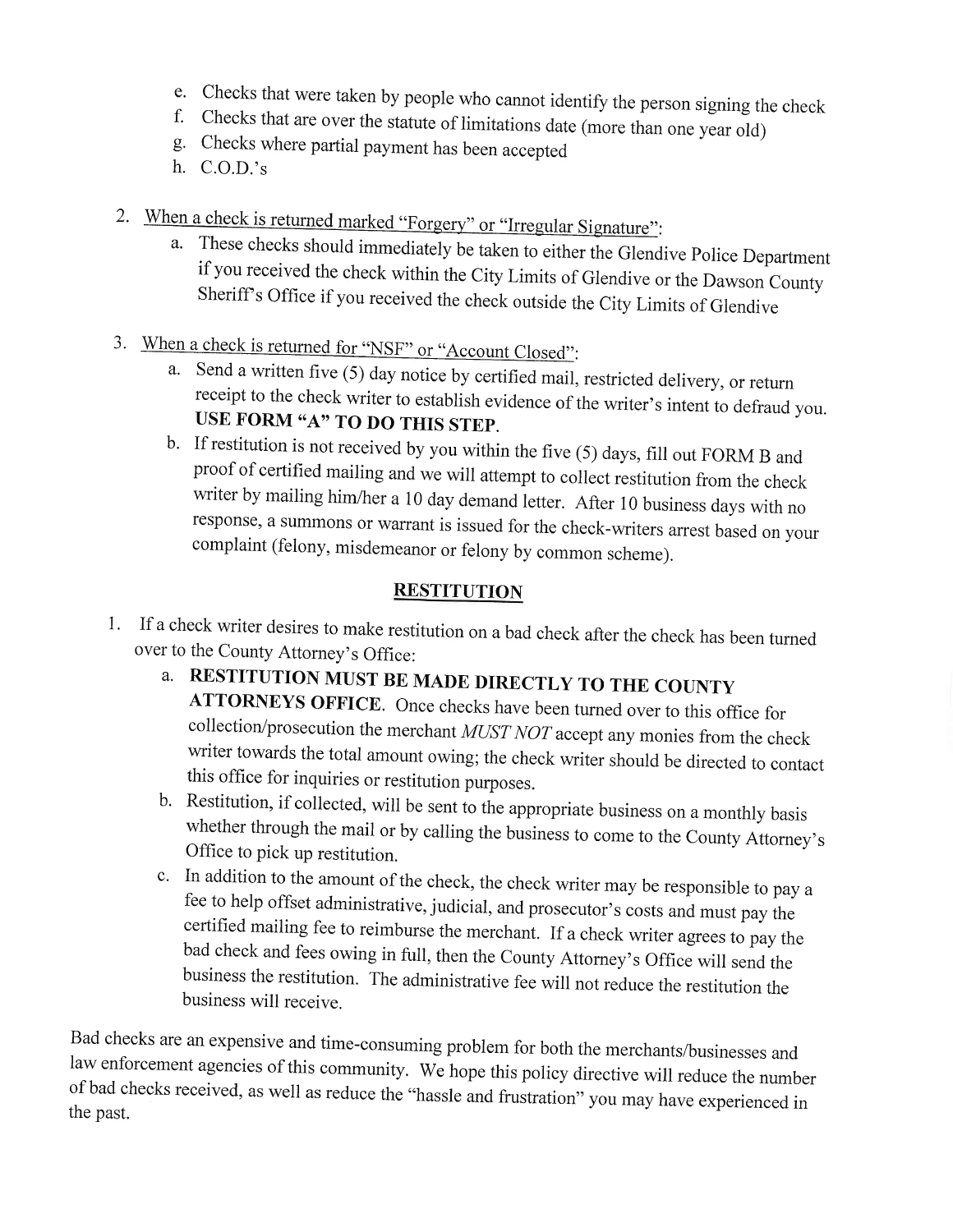We are all concerned with the number and dollar amount of bad checks being issued in Dawson<br>County. A large part of these can be avoided by taking the necessary precautions and educating your<br>employees in the policies list

Sincerely,

Olivia Rieger

OLIVIA NORLIN.RIEGER DAWSON COUNTY ATTORNEY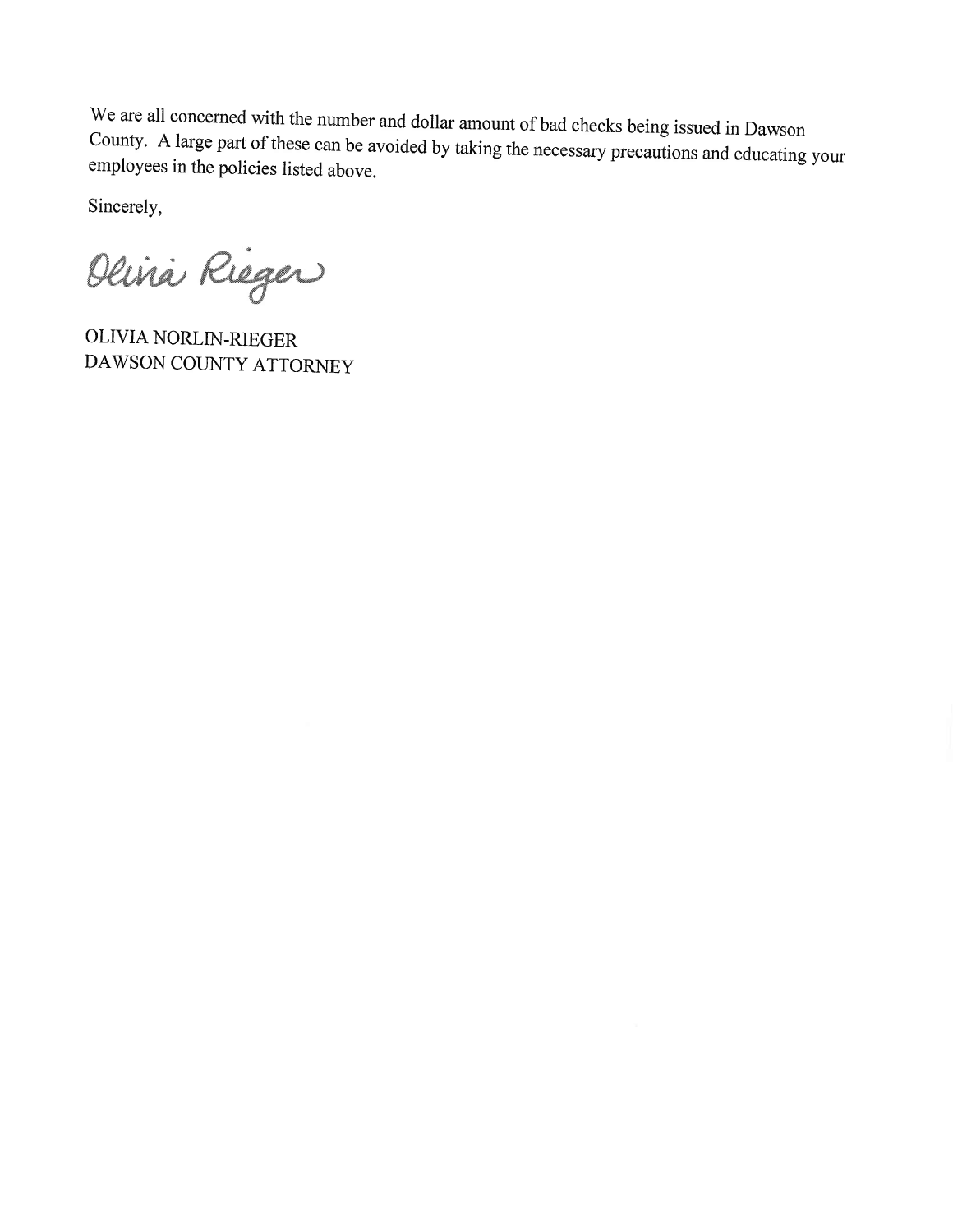## FIVE DAY NOTICE

Date:

Name:

### RE: FIVE DAY NOTICE ON BAD CHECK

Dear

| Pursuant to Section 45-6-316, Montana Code Annotated, you are hereby notified that the undersigned |              |
|----------------------------------------------------------------------------------------------------|--------------|
| holds a check in the amount of \$                                                                  |              |
| drawn on the<br>(Bank), payable to                                                                 |              |
| day of                                                                                             | dated on the |
| and signed by                                                                                      |              |

with This check has not been paid by the financial institution on which it was drawn and has been returned

- Section 45-6-316, Montana Code Annotated provides:<br>1. A person commits the offense of issuing a bad check when the person issues or delivers a check or other order upon a real or fictitious depository for the payment of money knowing that it will not be paid by the depository.
	- 2. If the offender has an account with the depository, failure to make good the check or other order within If the offender has an account with the depository, failure to make good the check or other order<br>within five days after written notice of nonpayment has been received by the issuer is prima facie<br>evidence that the offende  $\mathbf{s}$
	- 3. A person convicted of issuing a bad check shall be fined not to exceed \$1500 or be imprisoned in the county jail for a term not to exceed six months, or both the fine and imprisonment. If the offender has engaged in iss

As provided in Section 45-6-316, MCA, you are hereby given five days from the receipt of this letter in County Attorney's Office for prosecution. which to make this check good. If you fail to do so, the matter will be turned over to the Dawson

Please immediately contact:

(Name of Individual or Business) (Address) (Phone Number)